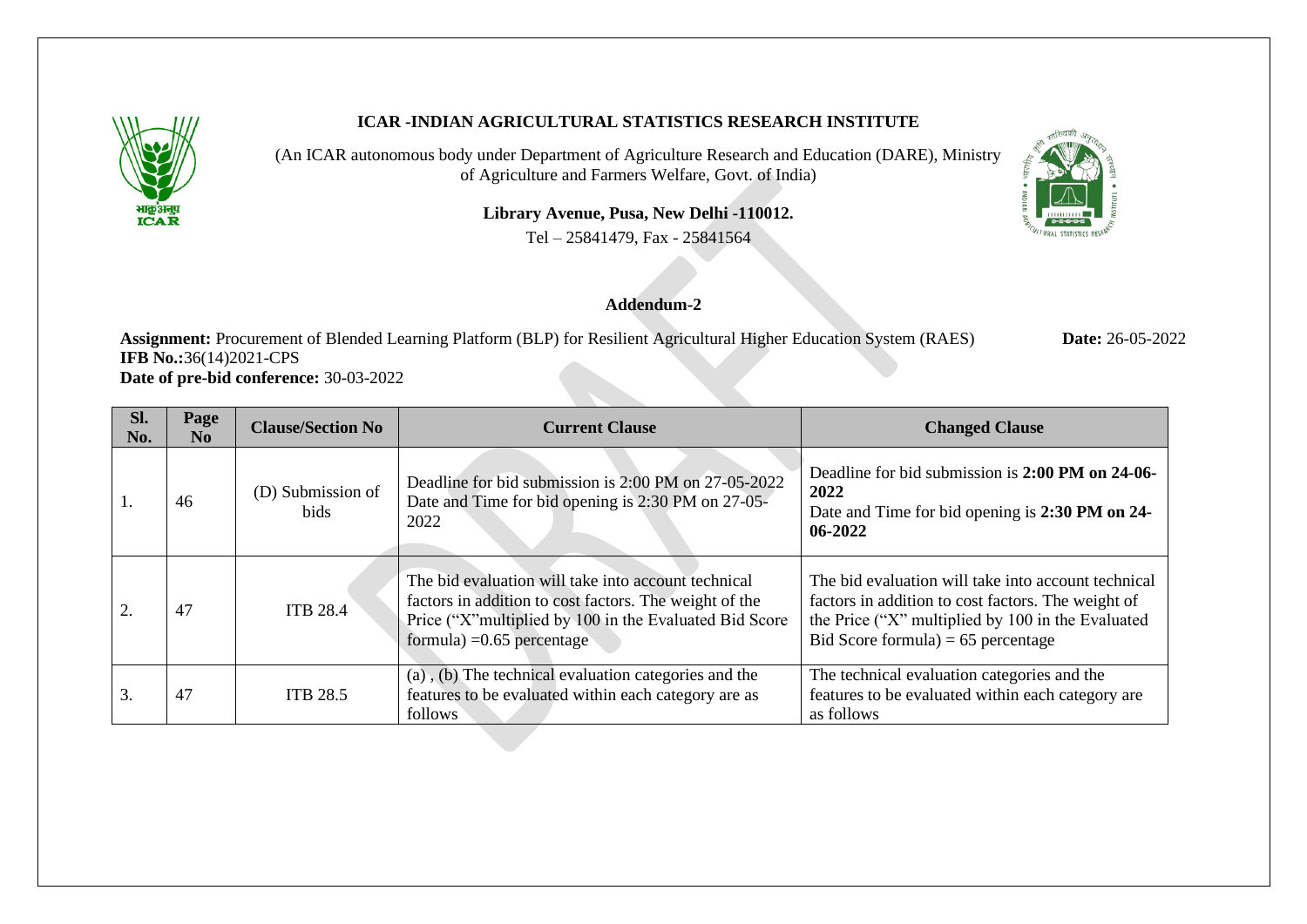| $\overline{4}$ . | 48  | ITB 28.5(5)     | Live Demonstration and presentation of Functionality<br>of Learning Management System align to requirements<br>and specification given in RFP i.e.<br><b>Support Synchronous and Asynchronous</b><br>learning<br>Inbuilt Online Assessment with proctoring<br>module capable of handling multiple<br>assessments concurrently.<br>Support and integration with microservices<br><b>Open Source Multitenant</b><br>Support AI based reporting<br>Functionality to host the AR/VR/MR Contents<br>with connecting interface to AR/VR/MR<br>devices for streaming/downloading | Live Demonstration and presentation of<br>Functionality of Learning Management System.<br>The proposed platform should meet the below set<br>of mandatory features as listed under "2. Features<br>of RAES - BLP" on page no. 177 to page 183 of<br>Section VII of the bid document<br>Apart from the mandatory features the platform<br>shall be also assessed for additional features as<br>listed under Functional Requirement<br>Specifications listed between page no 185 - 195 of<br>the bid document. The bidder whose platform<br>meet most of the additional features under<br>"Functional Requirement Specifications" shall be<br>awarded maximum score and the rest of the<br>bidders shall be awarded prorated marks<br>accordingly.<br>The bidder should submit a declaration on the<br>company letter head duly signed by authorised<br>signatory confirming the availability of the<br>features on the base version of the proposed<br>platform with their technical proposal. |
|------------------|-----|-----------------|---------------------------------------------------------------------------------------------------------------------------------------------------------------------------------------------------------------------------------------------------------------------------------------------------------------------------------------------------------------------------------------------------------------------------------------------------------------------------------------------------------------------------------------------------------------------------|-----------------------------------------------------------------------------------------------------------------------------------------------------------------------------------------------------------------------------------------------------------------------------------------------------------------------------------------------------------------------------------------------------------------------------------------------------------------------------------------------------------------------------------------------------------------------------------------------------------------------------------------------------------------------------------------------------------------------------------------------------------------------------------------------------------------------------------------------------------------------------------------------------------------------------------------------------------------------------------------------|
| 5.               | 50  | <b>ITB 28.5</b> | $(c)$ , $(e)$ , $(f)$ The evaluation weights for categories and<br>technical features within categories are: 0.35%                                                                                                                                                                                                                                                                                                                                                                                                                                                        | The evaluation weights for categories and<br>technical requirements listed above within<br>categories are: 35 percentage                                                                                                                                                                                                                                                                                                                                                                                                                                                                                                                                                                                                                                                                                                                                                                                                                                                                      |
| 6.               | 195 | Section VII     | Timelines and Project Deliverables:<br>Sl.No<br><b>Expected Time</b><br>$T + 2$<br>1.1<br>$T + 3$<br>1.2<br>1.3<br>$T + 5$<br>1.4<br>$T + 6$<br>$\overline{1.5}$<br>$\rm T+8$                                                                                                                                                                                                                                                                                                                                                                                             | Timelines and Project Deliverables:<br>Sl.No<br><b>Expected Time</b><br>1.1<br>$T + 3$<br>1.2<br>$T + 5$<br>1.3<br>$T + 10$<br>1.4<br>$T + 16$<br>$\overline{1.5}$<br>$T + 20$                                                                                                                                                                                                                                                                                                                                                                                                                                                                                                                                                                                                                                                                                                                                                                                                                |